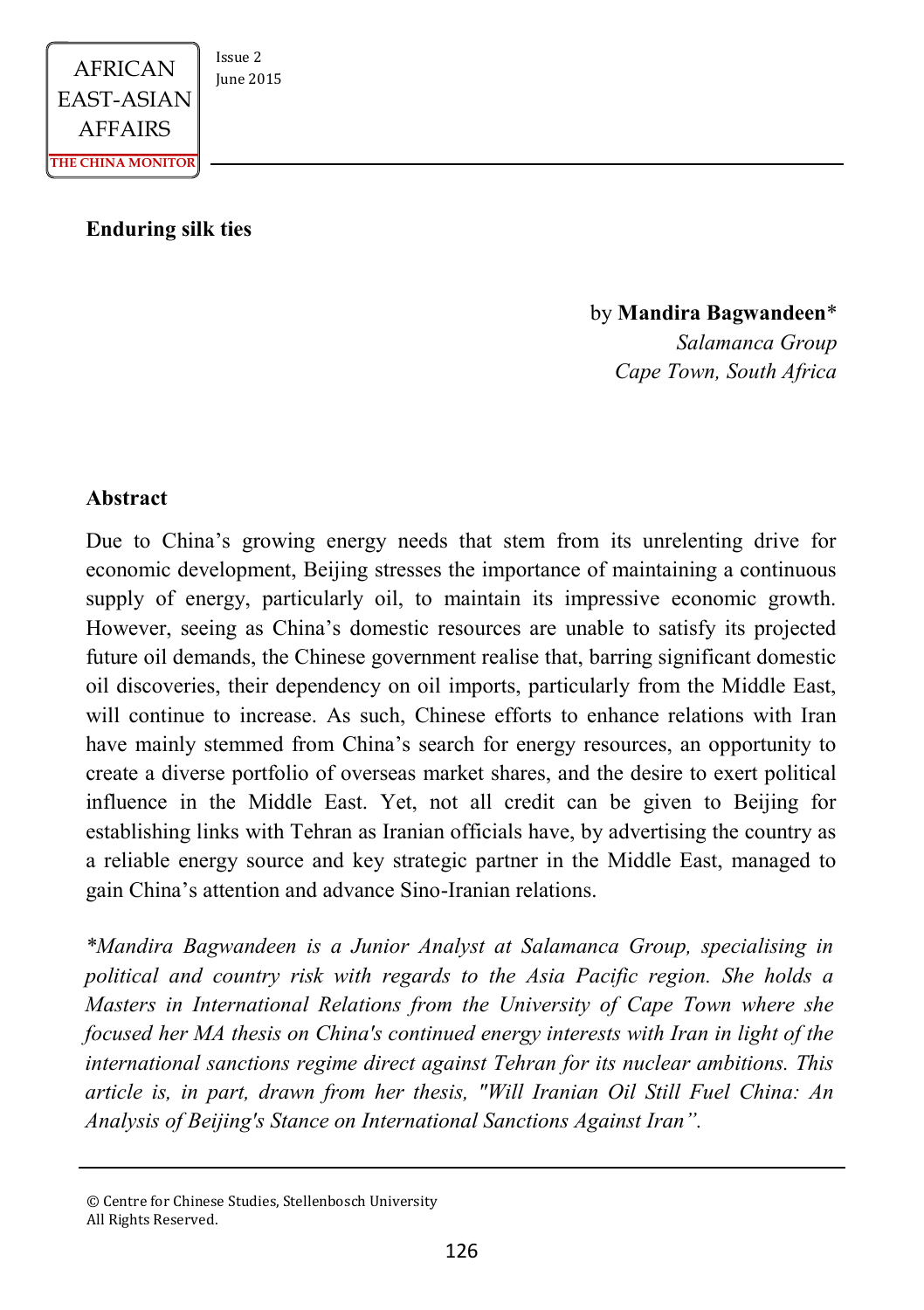# **Introduction**

Chinese efforts to enhance relations with Iran have mainly stemmed from China's (People's republic of China, PRC) search for energy resources, an opportunity to create a diverse portfolio of overseas market shares, and the desire to exert political influence in the Middle East. Yet, not all credit can be given to Beijing for establishing links with Tehran as Iranian officials have, by advertising the country as a reliable energy source and key strategic partner in the Middle East, managed to gain the PRC's attention and advance Sino-Iranian relations. Additionally, aside from acknowledging Tehran's crucial role in the energy market, Beijing also recognises Iran's vital geostrategic location and its potential to be an energy transport base between the Middle East, Central Asia, and Europe (Mackenzie, 2010:i). Due to the multi-dimensional and ever-changing nature of Sino-Iranian relations, it would be impossible to cover every facet of Beijing-Tehran ties in this paper. Therefore, my analysis will focus on the more prominent aspects of the relationship that ties Beijing and Tehran together despite the international pressure placed on China to implement measures to further isolate Iran for its overtly defiant nuclear activities. This paper will analyse the Sino-Iranian relationship from three points of view, namely: trade, energy and geostrategic reasoning. These three factors have been chosen as, based on the literature reviewed, they appear to be the "glue" that binds these two countries together.

## **Background: Sino-Iranian ties**

The development of Sino-Iranian relations stems from a gradual expansion of ties between China and the Middle East. The birth of this relationship is traced back to the second century BCE when the Han Dynasty of China opened up the Silk Road and established trade with the Parthian Empire. Although official diplomatic relations were established in 1971, Iran kept China at a distance as the United States of America (US) pressured Tehran to limit its interaction with communist Beijing. However, before his overthrow in 1979, Shah Mohammad Reza Pahlavi sought to improve relations with China as mutual concern over Soviet actions in Asia edged the PRC and Iran to achieve greater co-operation. Yet, relations with China were

<sup>©</sup> Centre for Chinese Studies, Stellenbosch University All Rights Reserved.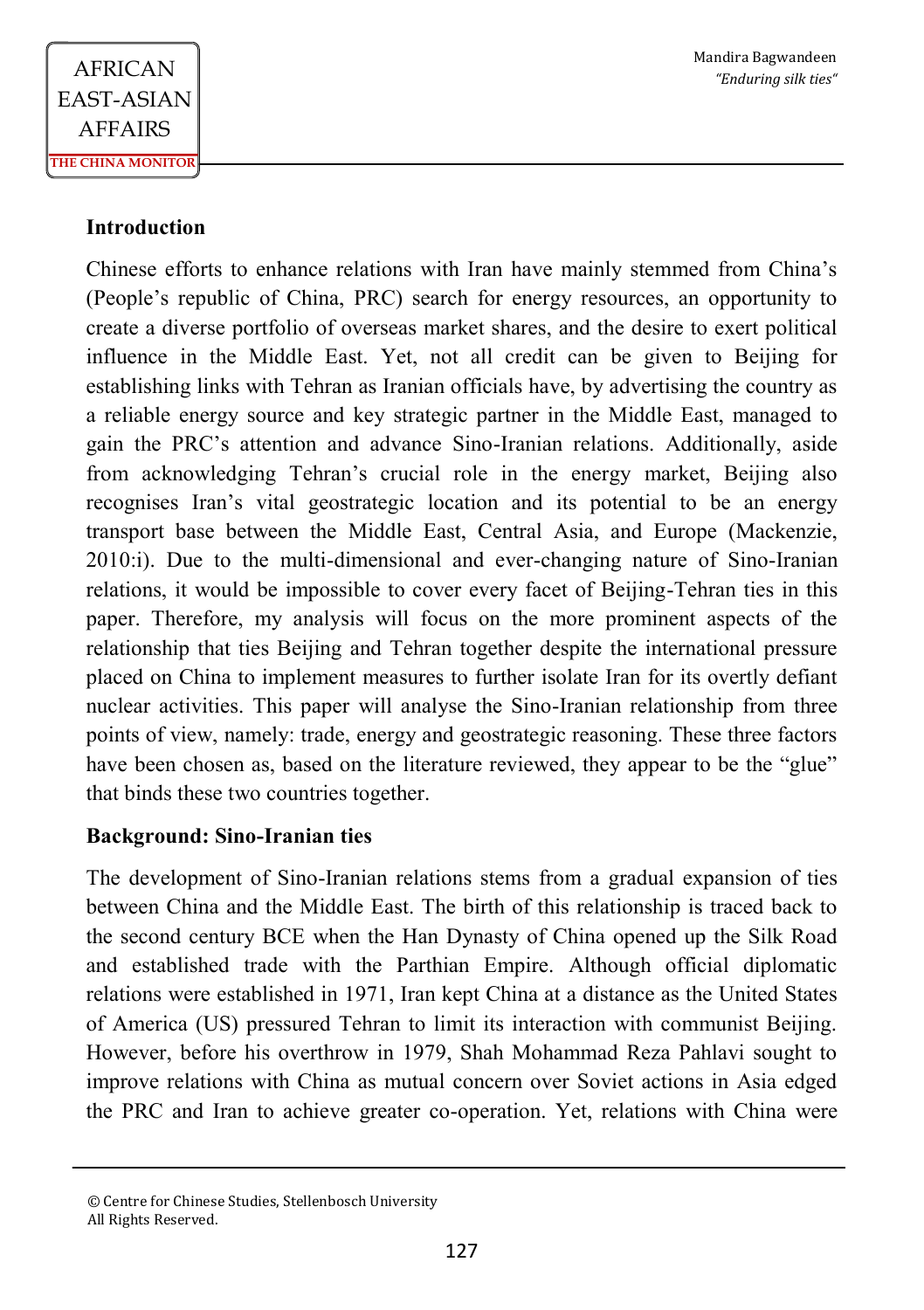$AFRICAN$   $\begin{array}{|c|c|} \n \hline \n \text{Issue 2} & \n \text{Iunie 2015} \n \end{array}$ EAST-ASIAN AFFAIRS **THE CHINA MONITOR**

again strained when revolutionary leader Ayatollah Ruhollah Khomeni (successor to the Shah), in rebellion against the Union of Soviet Socialist Republics (USSR) and US, supported a foreign policy that was, "neither West nor East." However, Khomeni's suspicions of China had to be revised as Iran's isolation and war with Iraq forced Tehran to cooperate a little more on certain issues with Beijing. The Islamic Republic had come to perceive that China could be used as a counterbalancing mechanism against the USSR and the US, thus providing Iran with much needed leverage on the international stage (Dorraj and Currier, 2008:68). Tehran's new outlook on China suited Beijing's global political agenda as it provided the Chinese with a gateway to pursue their territorial ambitions in Iran and, more importantly, the greater Middle East (Harold and Nader, 2012:3).

The endurance of the Sino-Iranian relationship is attributed to shared interests and similar international political outlooks. The survival of these ties illustrates that both these nations value political pragmatism, strategic thinking, and economic dealings (Douglas, Nelson and Schwartz, 2006:6). However, past grievances against Western hegemony have also played a part in shaping both nations' contemporary outlooks on global politics. With memories of "victimisation" and "vulnerability" at the hands of Western imperialists etched deep into their psyche, Beijing and Tehran continue to protest against Western imperialism and hegemonic behaviour (Baker, 2010:22). As a result, both countries distrust the US and frequently criticise Washington's policy of liberal interventionism as "imperialist" and "hegemonic" (Fite, 2012:7). By acknowledging their historical lineage of having once been "great civilisations", Beijing and Tehran draw inspiration from this narrative to reassert their great power statuses<sup>1</sup>. This essentially fuels China's, "foreign policy goals of a multi-polar world, free of US hegemony, where regional powers play the dominant role within their respective spheres of influence." (Baker, 2010:22). In this regard, Beijing and Tehran's ambitions have remained quite similar.

Even though the commonalities between China and Iran portray a grounded relationship, "when push comes to shove", Beijing has, on various occasions, demonstrated that it is willing to side-line Iran in favour of remaining in comity with the US. This was demonstrated when China acknowledged calls from Washington to

<sup>©</sup> Centre for Chinese Studies, Stellenbosch University All Rights Reserved.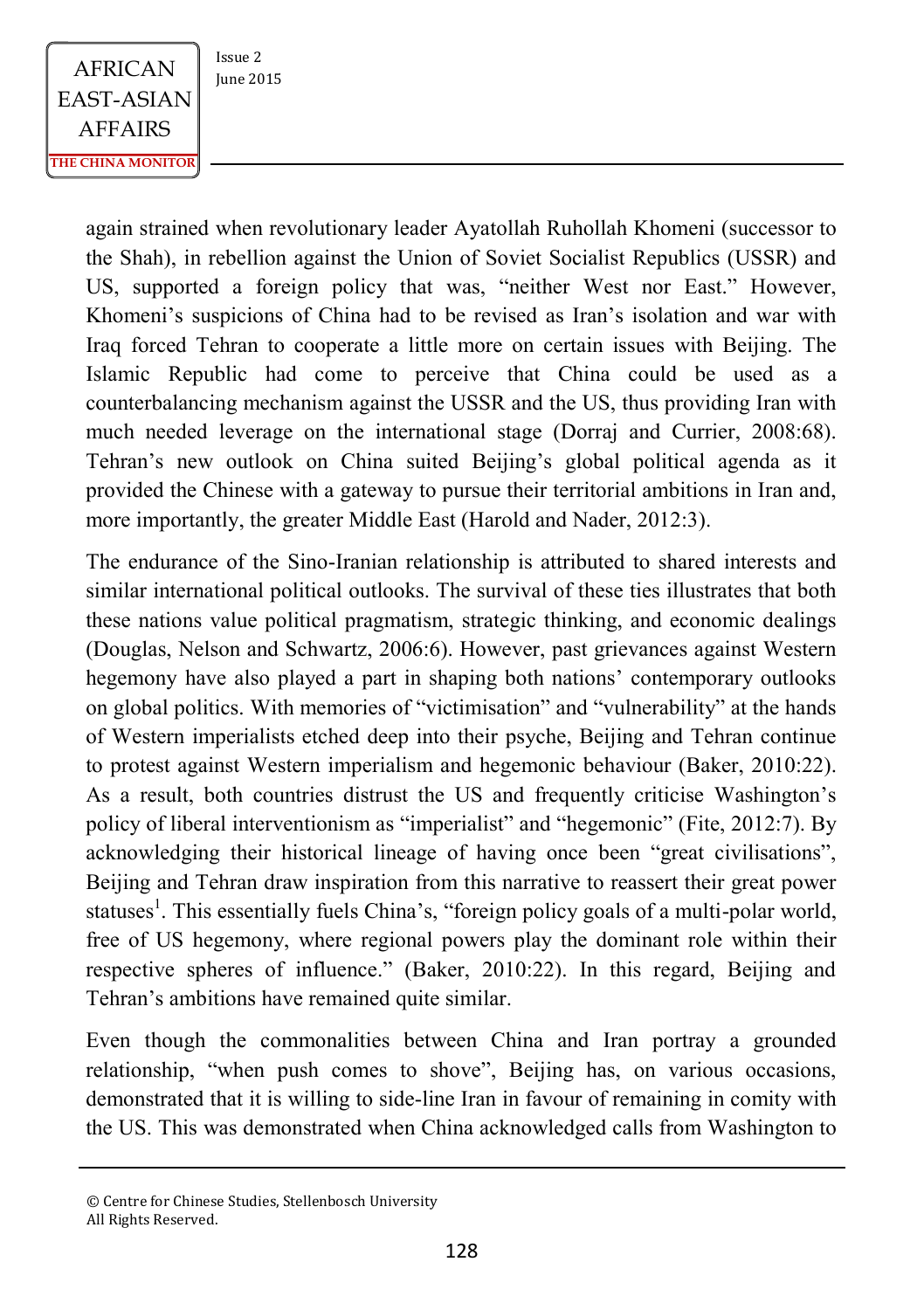abandon nuclear co-operation with Iran in 1997. Although Iran disapproved of China's actions, the Ayatollahs realised that it was still in Tehran's best interests to continue working with the Chinese on economic and political issues. Thus, it is by means of such flexibility that the Chinese and Iranians have created a durable, albeit limited, relationship that continues to persist under straining conditions (Baker, 2010:22).

Although the PRC views Iran as a potential partner for limiting US advancements in the Middle East, Beijing is not overly reliant on Tehran for its energy needs, economic development or national security. This is demonstrated by China's globally dispersed sources of oil as well as its substantial oil imports from other Middle-Eastern nations, most notably Saudi Arabia. On the other hand, because of Iran's small number of allies and shunning of the US, Tehran has come to rely heavily on Beijing for vital diplomacy, economic, military and technological assistance. Though China's dependency on Iran is minimal, Sino-Iranian relations have nonetheless enhanced Beijing's capacity to become a vital player in Middle-Eastern issues. Aware of how sanctions have heightened the Islamic Republic's vulnerability, Beijing is exploiting Iran by utilising its increasing isolation from the international community to demand Iranian oil at discounted prices. Despite such exploitive demands, Tehran is not willing to dismiss the PRC, as China provides the Islamic Republic with vital diplomatic cover in the international arena. Even though Beijing's relationship with Tehran (an international pariah) may tarnish its image as a "responsible stakeholder" and threaten Sino-US relations, China has nonetheless demonstrated an unusual support for Iran (Douglas, Nelson and Schwartz, 2006:2).

# **Trade**

In 1979 both nations undertook drastic reforms that laid the building blocks for their present day economic and political relationship (Morris, 2012:2). For Iran, the Islamic Revolution and subsequent hostage debacle led to the deterioration of Tehran's relationship with the West as it was faced with economic sanctions and diplomatic isolation. Whilst Beijing, under Deng Xiaoping, implemented marketbased reforms that were followed by a rise in Gross Domestic Product (GDP) growth

<sup>©</sup> Centre for Chinese Studies, Stellenbosch University All Rights Reserved.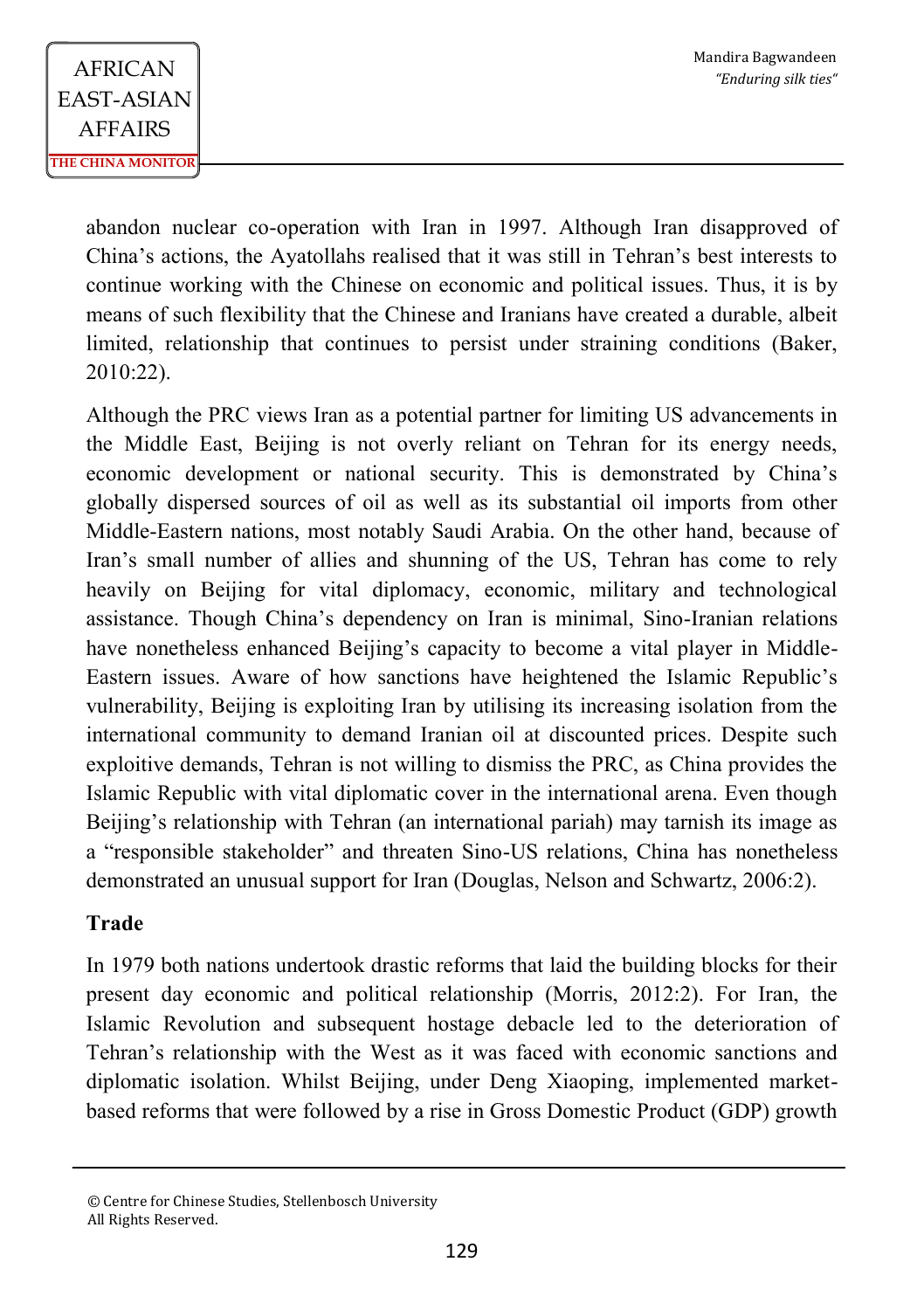

which subsequently led to the ascendance of China as an international force.

Sino-Iranian economic relations have grown steadily. This is demonstrated by the level of trade between the two nations increasing from US\$ 400 million in 1994 to more than US\$ 36 billion in 2012 (Jun and Lei, 2010:43; Dickey and Ighani, 2014). Although economic exchanges were first limited to military purchases by Iran, trade exchanges between Beijing and Tehran have primarily advanced through general trade and dealings in oil-gas. Both nations have hosted various conferences that promote bi-lateral trade and economic co-operation. However, energy is, without question, the main pillar upholding Sino-Iranian economic ties. Due to China's energy demands, bi-lateral trade in fuel resources increased. In addition to rising energy trade, bi-lateral trade in other goods also increased – with the total of non-oil trade reaching US\$ 13 billion in 2014 (Kredo, 2014). Aware of Iran's vast energy resource endowments, Beijing and Tehran have signed various energy deals worth millions of dollars. However, unlike China who mainly views Iran as an energy source and another market for Chinese goods, the Iranians highly value Chinese patronage. The PRC has come to be indispensable to the Iranian economy as it is considered to be an important energy customer, a source of technological knowledge, and a major investor in a variety of Iranian sectors (Gentry, 2005: 115).

Though energy trade dominates Sino-Iranian relations, it has become evident that both nations are interested in expanding economic dealings to incorporate various other sectors. In efforts to expand the Sino-Iranian relationship beyond energy, the two nations established the Chinese-Iranian Joint Commission on Economic, Trade, Scientific, and Technical Co-operation in 1993 (Gentry, 2005:114). This keen interest in diversifying relations became particularly evident in 2005 when Beijing expressed interest in strengthening labour ties between the two nations as well as the possibility of initiating co-operation with regards to aerospace ventures (Gentry, 2005:117). Furthermore, a signed aluminium deal worth US\$ 1 billion significantly demonstrated China's interests in diversifying its relations with Iran (Gentry, 2005:114). China's desire to dabble in different Iranian sectors was again demonstrated at the 2009 Iran-China Economic Co-operation Conference, where many Chinese companies finalised negotiations and signed agreements to improve

<sup>©</sup> Centre for Chinese Studies, Stellenbosch University All Rights Reserved.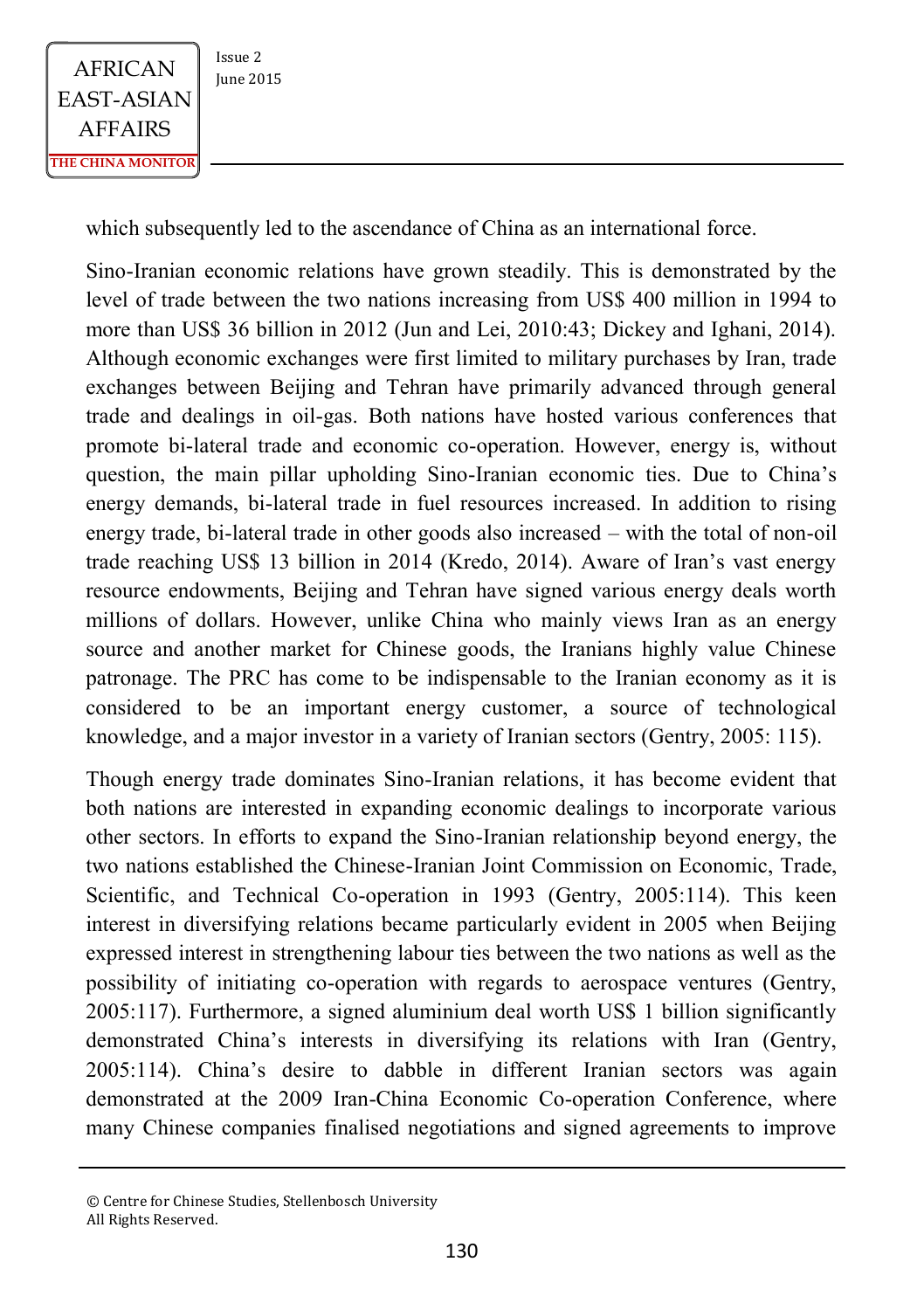Iranian infrastructure and the country's mining and construction industries (Farrar-Wellman and Frasco, 2012). In the wake of sanctions issued against the Islamic Republic, China displayed its keenness to expand its interests in the country when Beijing signed a US\$ 20 billion agreement in May 2011 to boost bi-lateral cooperation in Iran's industrial and mining sectors (Harold and Nader, 2012:10).

The Iranian market is considered to be extremely advantageous for China as its natural resources, massive market, strategic location and educated workforce are advantageous factors that have enticed Beijing to engage with Tehran (Vakil, 2006:54). This is echoed by the estimated 250 Chinese companies involved in a variety of projects or retailing in low-cost consumer products in Iran in 2006 (Calabrese, 2006:6). Moreover, due to the positives of trading with Iran, the two countries have announced that they plan to more than double their annual bi-lateral trade from US\$ 30-US\$ 40 billion to US\$ 100 billion by 2016 (Harold and Nader, 2012:10). China's growing economic influence and the effects of sanctions have altered Iran's trading patterns – Tehran has become increasingly dependent on China both as a market and as a source of consumer and industrial goods (Salvin, 2011:1). This plays to Beijing's advantage in terms of foreign direct investment (FDI). Due to the Islamic Republic's strained relations with the West, Iran, in terms of FDI, offers China little competition. Improvements in Chinese-Iranian commercial dealings led China to surpass the European Union (EU) in 2009 to become Iran's largest trading partner, with a bi-lateral trade volume estimated at more than US\$ 21 billion (Mackenzie, 2010:6).

Although the Sino-Iranian economic relationship has evolved to become highly robust, China and Iran have, "yet to fully exploit their economic potential in various [other] spheres" as the regulatory framework underpinning this relationship requires substantial improvements (Jun and Lei, 2010:6). It has been suggested that the Sino-Iranian economic relationship could be enhanced with the signing of a customs agreement and the co-ordination of import and export regulations between the two nations (Morris, 2012:3). In addition, due to financial and banking obstacles hindering deals from moving forward, China and Iran need to establish a legal arbitration board for bi-lateral disagreements (Jun and Lei, 2010:43). Nevertheless,

<sup>©</sup> Centre for Chinese Studies, Stellenbosch University All Rights Reserved.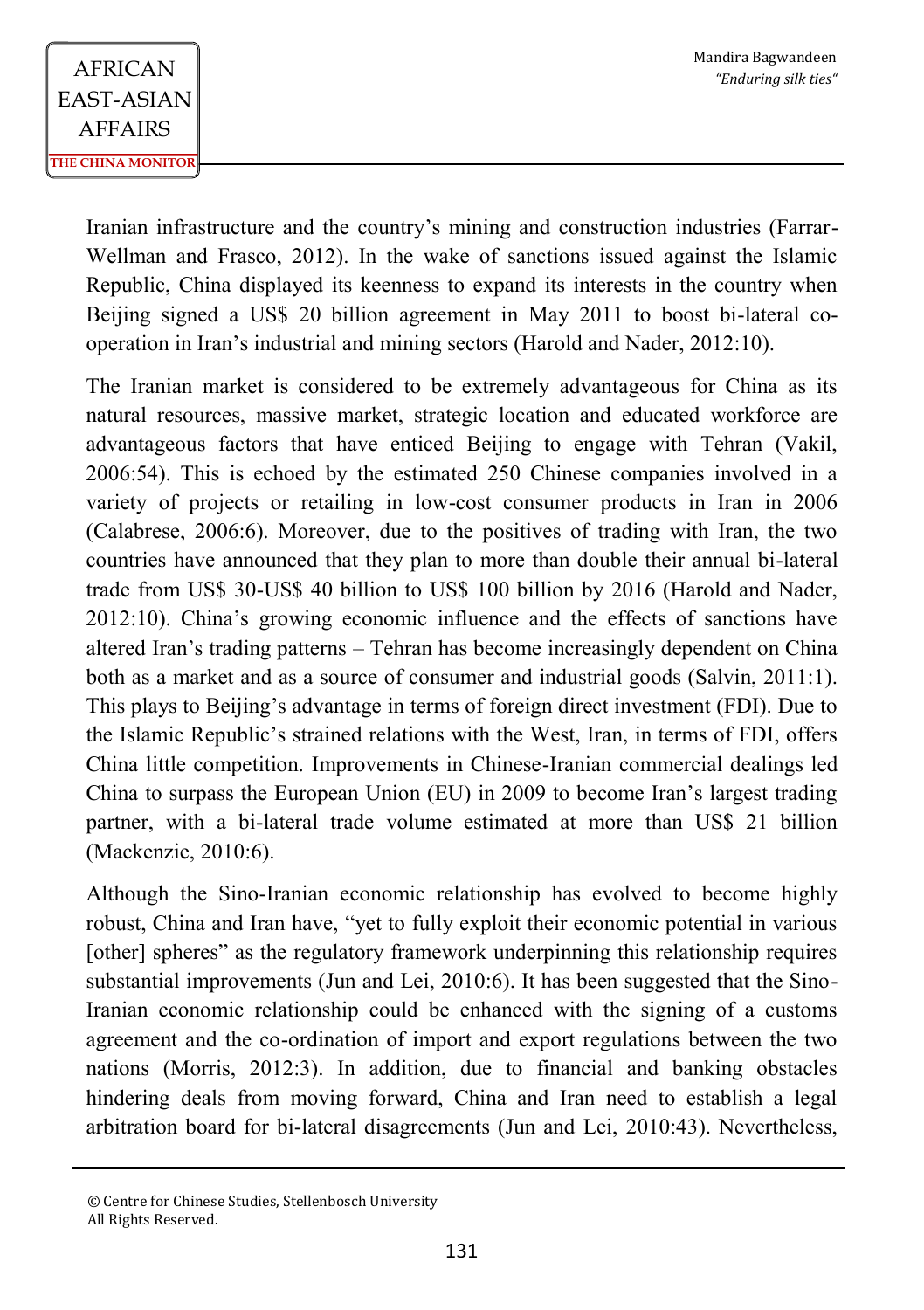

Iran continues to be a key piece in China's foreign economic-energy puzzle.

# **Energy**

As OPEC's (Oil Producing Export Countries) second largest oil exporter, Iran produces 3.7 million barrels of crude oil per day and is ranked as the world's fourthlargest oil producer (Fite, 2012:10). Furthermore, the country has oil reserves collectively estimated at 155 billion barrels and gas reserves at 33 trillion cubic metres (Fite, 2012:10). Thus, it is not surprising that energy driven China has developed a keen interest in Tehran's energy sector.

Although energy in the form of liquefied natural gas (LNG) has provided a second energy link with Iran, Iranian crude is still the main attraction. Ever since China's first purchase of Iranian oil in 1974 under the Shah's regime, the PRC's oil imports from Iran have grown substantially. Iranian crude accounts for approximately 10-15 of China's total oil imports (Swaine, 2010:4). In 2009 the PRC surpassed Japan to become Iran's top oil customer and in the first half of 2014 it imported 630,000 barrels per day (bpd) – up 48 per cent from the previous year (Lai,  $2007:525$ ; Mackenzie, 2010:5; Dickey and Ighani, 2014).

Although the percentage of oil imported from Iran is miniscule when compared to Saudi Arabia and Angola, the Chinese have calculated reasons for importing Iranian oil. Crude oil from Iran not only assists in meeting rapidly increasing Chinese consumption demands, it also helps contain rising import expenses as the sour crude oil (sulphur-rich) found in Iran is comparatively cheaper than sweet crude oil (carbon-rich) (Calabrese, 2006:7). Moreover, access to Iranian oil is gaining importance as Iran provides China with an opportunity to access its oil reserves without competition from Western oil companies (Coskun, 2009:184). Iran is also one of the few Middle-Eastern states that permit China to carry out business in upstream sectors (Hongtu, 2010:50). By being amongst a few Middle East countries that allow Chinese NOCs (National Oil Companies). to carry out upstream ventures, this demonstrates that Tehran is using its energy reserves to strengthen its partnership with Beijing (Gentry, 2005:115-116). Chinese NOCs have also shown a strong interest in downstream developments with more than one hundred Chinese

<sup>©</sup> Centre for Chinese Studies, Stellenbosch University All Rights Reserved.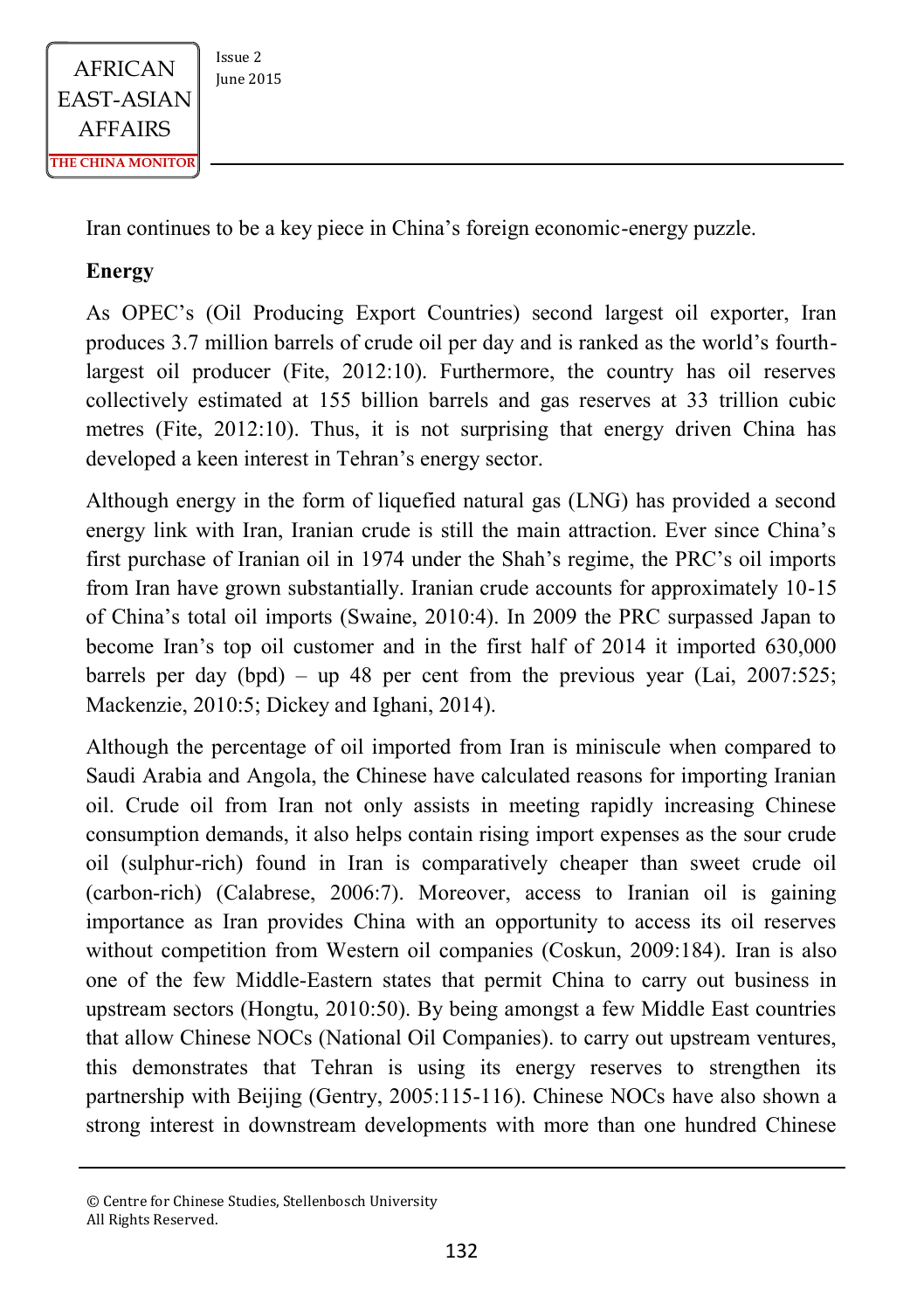companies operating in Iran helping to develop the local metros, ports, airports, and oil and natural gas facilities (Chubin, 2010:65).

Despite Iran barring foreign oil companies from concession agreements and restricting them to "buy back" contracts, Chinese NOCs, unlike many other international oil companies, are not deterred by Tehran's approach to dealing with overseas energy firms (Chubin, 2010:14). China's increasing focus on the Iranian energy sector is demonstrated by the 166 Chinese companies that attended the Iranian Oil Show in 2011, as opposed to the one hundred firms that attended in 2010 (Harold and Nader, 2012:10). Moreover, aside from signing numerous energy agreements, Iran has also formed a joint oil and gas committee with China to advance energy co-operation. Apart from purchasing Iranian crude oil and gas, Beijing (after Japan's withdrawal from deals due to US pressure) has, by securing the massive Azadegan and Yadvaran oil and gas fields, become a formidable player in Iranian upstream operations (Harold and Nader, 2012:11).

Although China has acquired numerous Iranian fuel agreements, Iran's energy sector has presented Beijing with various challenges. Tehran traditionally restricts foreign ownership of its hydrocarbon resources and, due to this, China has been provided with limited opportunities to acquire equity in Iranian oil (Harold and Nader, 2012:22). Like its Western and Japanese counterparts, Chinese investors are prone to becoming frustrated with Iran's approach to drafting contracts and business dealings, as possible ventures usually involve continuous rounds of back and forth negotiations and unimplemented business deals (Harold and Nader, 2012:22). Nevertheless, such obstacles have not hindered China from filling the void that sanctions have created in Tehran's energy sector. By viewing the pull out of Western companies as an opportunity to gain a stronger foothold in the Iranian energy sector, the Chinese have seized this opening by signing various energy deals, particularly during 2005 to 2010, worth an estimated US\$ 120 billion (Morris, 2012:3). Investments of note include a US\$ 40 billion deal to update the Iranian petroleum refining industry, a US\$ 2 billion Sinopec Group agreement to develop the Yadavaran oil field and an additional US\$ 70 billion in assistance directed towards the development of the Yadavaran oil field in exchange for 10 million tons of LNG

<sup>©</sup> Centre for Chinese Studies, Stellenbosch University All Rights Reserved.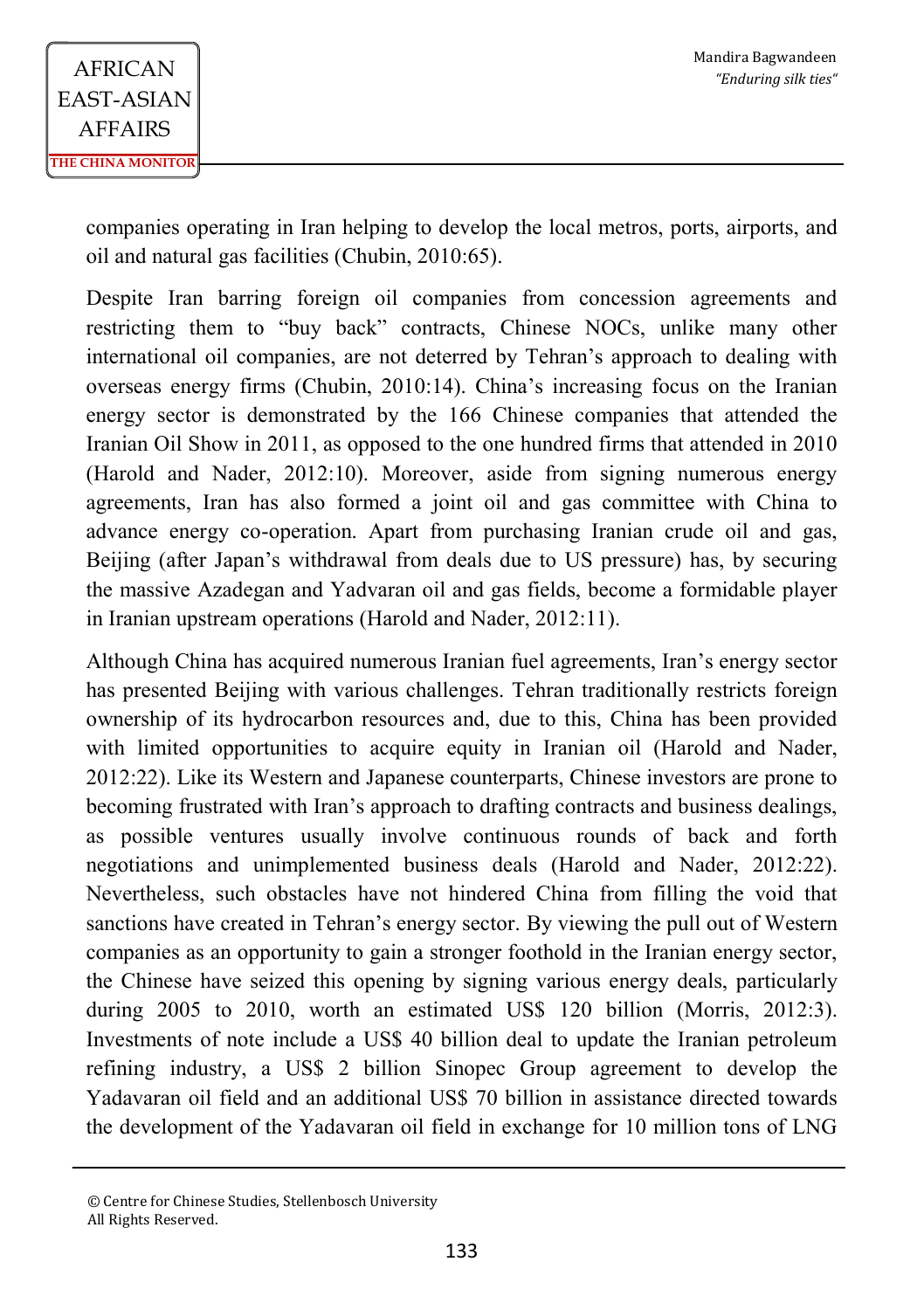

from Iran (Morris, 2012:3).

Despite fortifying Sino-Iranian relations with economic-energy agreements, due to Iran's outdated energy infrastructure analysts are still left with technical difficulties in terms of deciphering how successfully energy agreements are being implemented towards meeting China's energy needs (Budike, 2010:86). Stemming from the numerous energy contracts that have been initiated between the two nations, the Islamic Republic has subsequently been provided with cover to weather sanctions that target its energy sector. However, the "life jacket" that Beijing provides Tehran's energy sector can easily be revoked. Due to, the challenges and potential political backlash linked with conducting business in Iran, most Sino-Iranian agreements are in the, "form of non-binding memoranda of understanding which are easily revocable in the event of political, economic, or internal instability" (Morris, 2012:3).

Taking into consideration the damage that UN sanctions and uni-lateral measures have inflicted on Iran's economy, Tehran views Beijing as a lifeline now more than ever. China is considered to be a strong economic partner that is capable of providing the crucial investment and technology that is need for Iran's economic development. In 2014, China raised its budget for Iranian infrastructure projects from US\$ 25 billion to US\$ 52 billion (BBC News, 2014). Beijing's vested interests in Tehran's energy sector are vital as Iran lacks the necessary expertise and capital to modernise its declining energy industry, especially its oil refining capabilities. By appealing to its dominant energy beneficiary, China increased fuel shipments to the Islamic Republic and is aiding Iran with its refining expansion efforts (Harold and Nader, 2012:11). Assisting Iran has provided the Chinese with an opportunity to expand their foreign investment and a chance to enter Tehran's "good books" for securing future oil supplies (Baker, 2010:19). Since the Chinese are essentially keeping the Iranian energy sector afloat, Molavi suggests that the Sino-Iranian relationship seems to be more vital for Tehran than Beijing (Molavi, 2010:51). By playing on this asymmetrical dependence, Chinese firms have asserted that if there are hindrances that prevent China's Iranian projects from obtaining attractive profits, they will revert to a peripheral position in the country's energy sector (Lee and

<sup>©</sup> Centre for Chinese Studies, Stellenbosch University All Rights Reserved.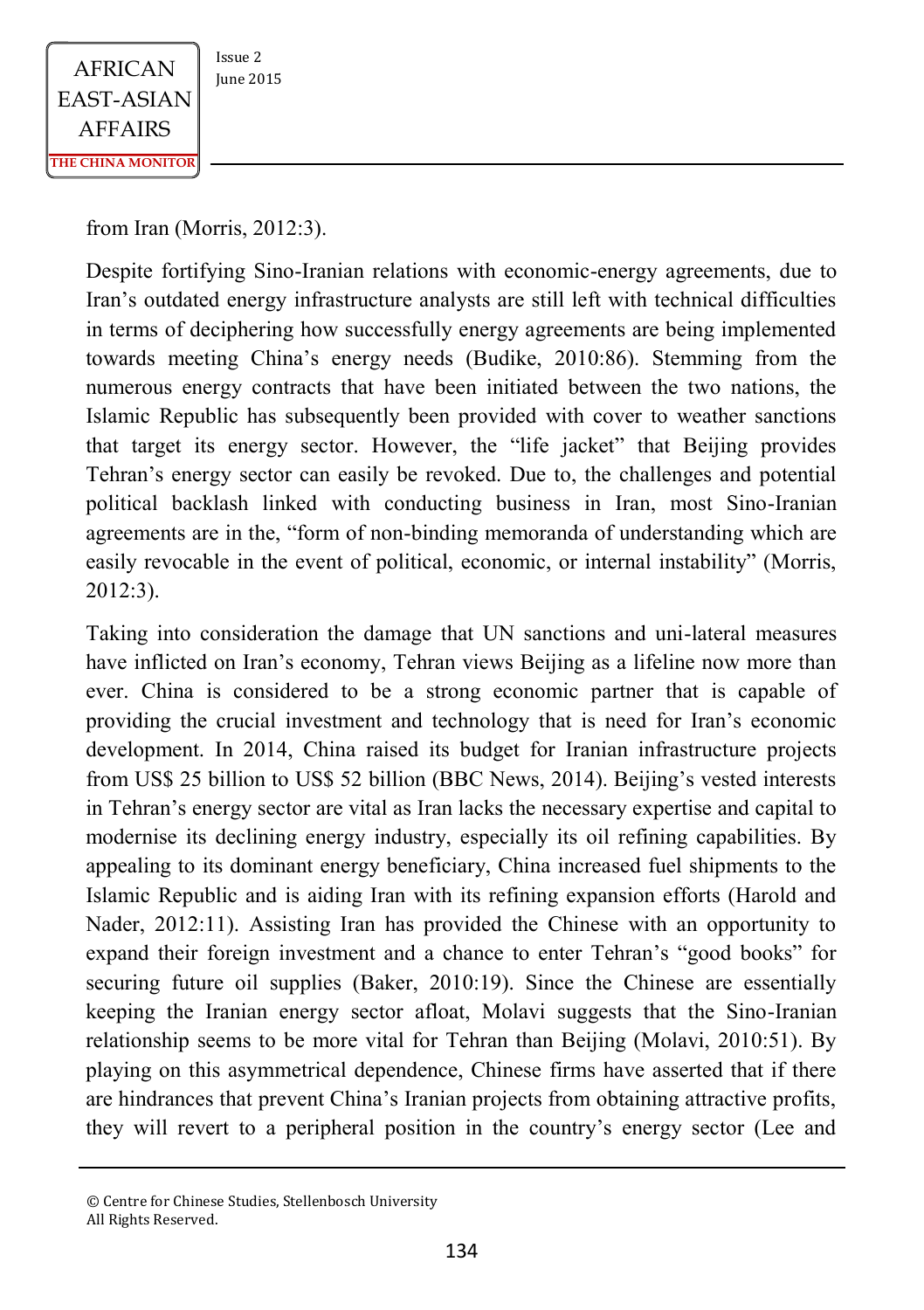Shalmon, 2007:21).

Despite the seemingly anchored Sino-Iranian economic-energy relationship, major Chinese NECs (National Energy Companies) have been stalling the implementation of agreements in Iran in the face of sanctions. However, there has been no clear indication if the decision to delay the implementation of energy deals is a directive from the Chinese government or based on Chinese NECs' wariness of proceeding with energy plans in a high-risk environment. Harold and Nader suggest that firms are individually weighing up the risks to avoid a Libyan scenario, where analysts forecasted that a democratic Libya would potentially cost China US\$ 18.8 billion in investments (Harold and Nader, 2012:12). While awaiting the outcome of the Obama Administration's deliberation regarding the possibility of sanctioning Chinese firms under the Comprehensive Iran Sanctions, Accountability, and Divestments Act of 2010 (CISADA), China delayed the implementation of an estimated US\$ 40 billion in 2010 investments to revamp Iran's petroleum industry (Salvin, 2011:3). Thus, of the US\$ 40 billion, China, in 2011, had so far only provided less than US\$ 3 billion (Salvin, 2011:3). If a high risk business environment is behind Chinese NECs reluctance to implement decisions it can be assumed that, once Tehran gains a more favourable international status, China is likely to advance the implementation of agreements in order to avoid competition from other countries who may want to reengage with Iran (Harold and Nader, 2012:12).

## **Geostrategic: countering US hegemony in the Middle East**

In terms of geostrategic reasoning the Islamic Republic is of major importance to China. Iran stands out mainly because it is the largest and most populous Islamic country in the oil abundant Middle East (Jun and Lei, 2010:50). Moreover, due to its strategic location, geographical land mass and human resources, Iran is considered to be a regional power in the Middle East. The Islamic Republic is deemed to be geostrategically imperative because (Jun and Lei, 2010:50): firstly, Iran has a stretching coastline on the North Arabian Sea which dominates the entire eastern side of the Persian Gulf. Secondly, the Islamic Republic has lengthy borders with Iraq, Turkey, Afghanistan and Pakistan. Furthermore, Iran also borders on some of

<sup>©</sup> Centre for Chinese Studies, Stellenbosch University All Rights Reserved.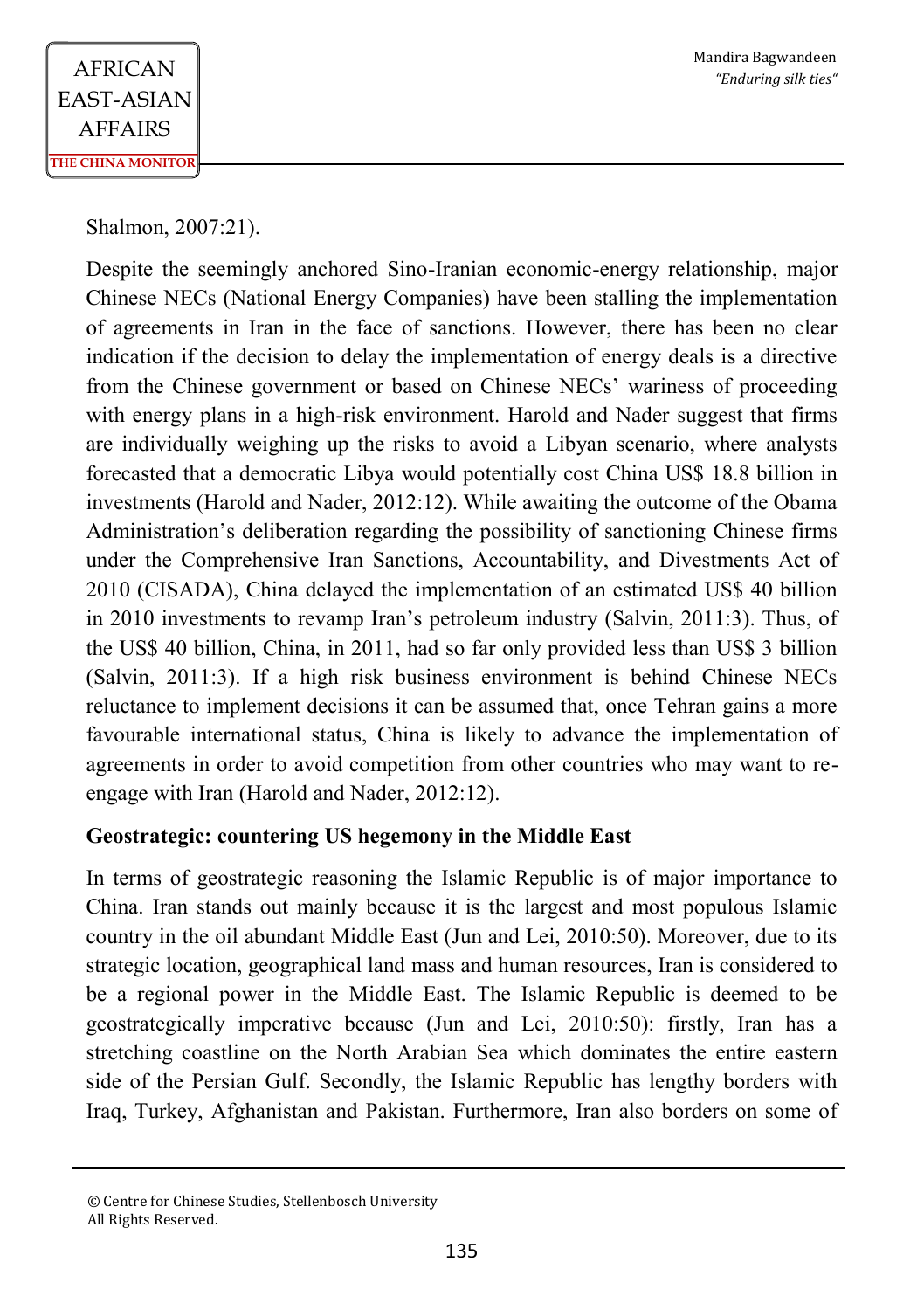

the remaining republics of the former Soviet Union, namely Armenia, Azerbaijan and Turkmenistan. Lastly, towards the North of Iran, the country also has a coastline on the Caspian Sea and shares borders with states in the Central Asian region.

Taking these geostrategic factors into account and the country's potential as a regional power, in the 1970s Washington considered Iran to be a "strategic pillar" in America's grand strategy for Western Asia (Jun and Lei, 2010:50). However, with the ousting of the Shah in 1979 and the Iranian hostage crisis, the US revised its views of Iran and deduced that the country was to be considered a "strategic threat" (Jun and Lei, 2010:50). Over the years, Washington's aversion towards Tehran has been demonstrated by the numerous unilateral sanctions against the country and statements by American officials which deem the country to be a "pariah" state and part of the "Axis of Evil". As such, the Americans have strategically established an expansive military and naval presence in the Middle East in order to protect their oil investments, to insure regional stability and, most importantly, to serve as a warning to Iran via gunboat diplomacy. Such actions have produced significant changes in geostrategic alliances; this is particularly demonstrated by the strengthened Sino-Iranian relationship.

China perceives that America's policy towards the Middle East and its established military presence serves to bolster the US's dominance in the region (Cooney, 2005:6). Stemming from Beijing's desire for a multi-polar world and its opposition to the US's hegemonic influence in the Arab world, a part of China's foreign policy towards the Middle East is based on opposing American hegemony in the area. Beijing strongly favours multi-polarity because the PRC, "believes that a regional and international environment in which the US is obliged to accept the diversity of political and social systems best serves China's interests" (Garver, Leverett and Leverett, 2012:18). Such thinking could possibly stem from Beijing's anxiety over Washington's ability to control strategic global areas and its potential to cut off energy supplies to China in the event of a military conflict, possibly over Taiwan (Harold and Nader, 2012:2). Additionally, Chinese analysts are concerned with Washington's potential to utilise its hegemonic status to assert control over oil resources that could be used as leverage to coerce major oil consumers, since, "once

<sup>©</sup> Centre for Chinese Studies, Stellenbosch University All Rights Reserved.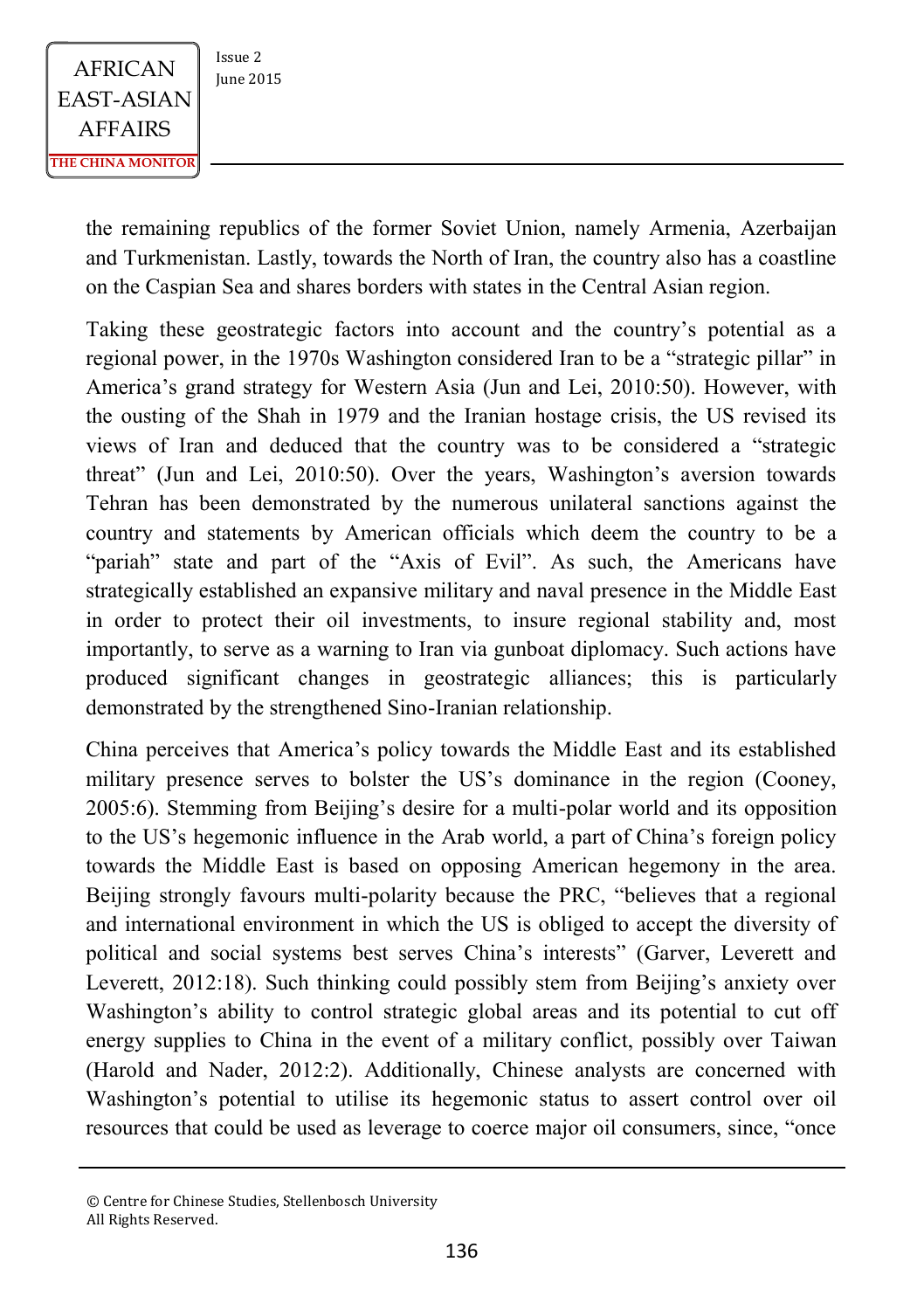you control the gulf, you control Europe, Japan and China, like holding the tap in your hands." (Jianxin, 2005:5). Thus, oil is more than just a fuel resource, it is a power tool.

However, without any strong historical ties or a longstanding strategic interest in the region, China's mission to "chip away" at American dominance in the Middle East is hampered. As such Beijing has avoided directly challenging the US's hegemonic position. Instead, the PRC is indirectly working towards minimising America's strong influence in the area by supporting or building relationships with regimes that have an aversion towards the US's presence in the Middle East (Cooney, 2005:7). In this regard, Iran is considered to be an ideal partner for China. Aware of the Islamic Republic's emergence as a regional power, geostrategic location, distaste of America's influence in the region and, most importantly, Iran's shared view of a multi-polar world, Beijing has sought to forge sturdy economic, diplomatic and military ties with Tehran to counterbalance US power in the Middle East.

Since American-Gulf alliances have established a security regime that is in line with the US's interests in the Middle East, China has been prompted to pursue substantial military and defence relations with Iran (Cooney, 2005:7). The Chinese strategically reason that assisting Iran with military improvements indirectly counterbalances US dominance in the Persian Gulf (Harold and Nader, 2012:18). Furthermore, there have been suggestions that Beijing may eventually propose to enter into a formal defence relationship with Iran but, due to the negative implications that such an agreement would have on China's relations with the US, the Arab world and Israel, a Sino-Iranian defence relationship seems unlikely (Harold and Nader, 2012:19). Nevertheless, this does not mean that geopolitical co-operation between China and Iran is stunted. On the contrary, geostrategic collaboration between these two nations can continue to advance, despite the absence of a formal defence agreement (Harold and Nader, 2012:19). Chinese analysts advocate that Beijing's efforts to strengthen ties with Iran could serve as a hedge to prevent Iran from succumbing to American influences in the future. However, China and Iran's diverging interests regarding the US limits the extent of their opposition towards Washington. Unlike Tehran who is almost entirely cut off from the US's economy and has to deal with numerous

<sup>©</sup> Centre for Chinese Studies, Stellenbosch University All Rights Reserved.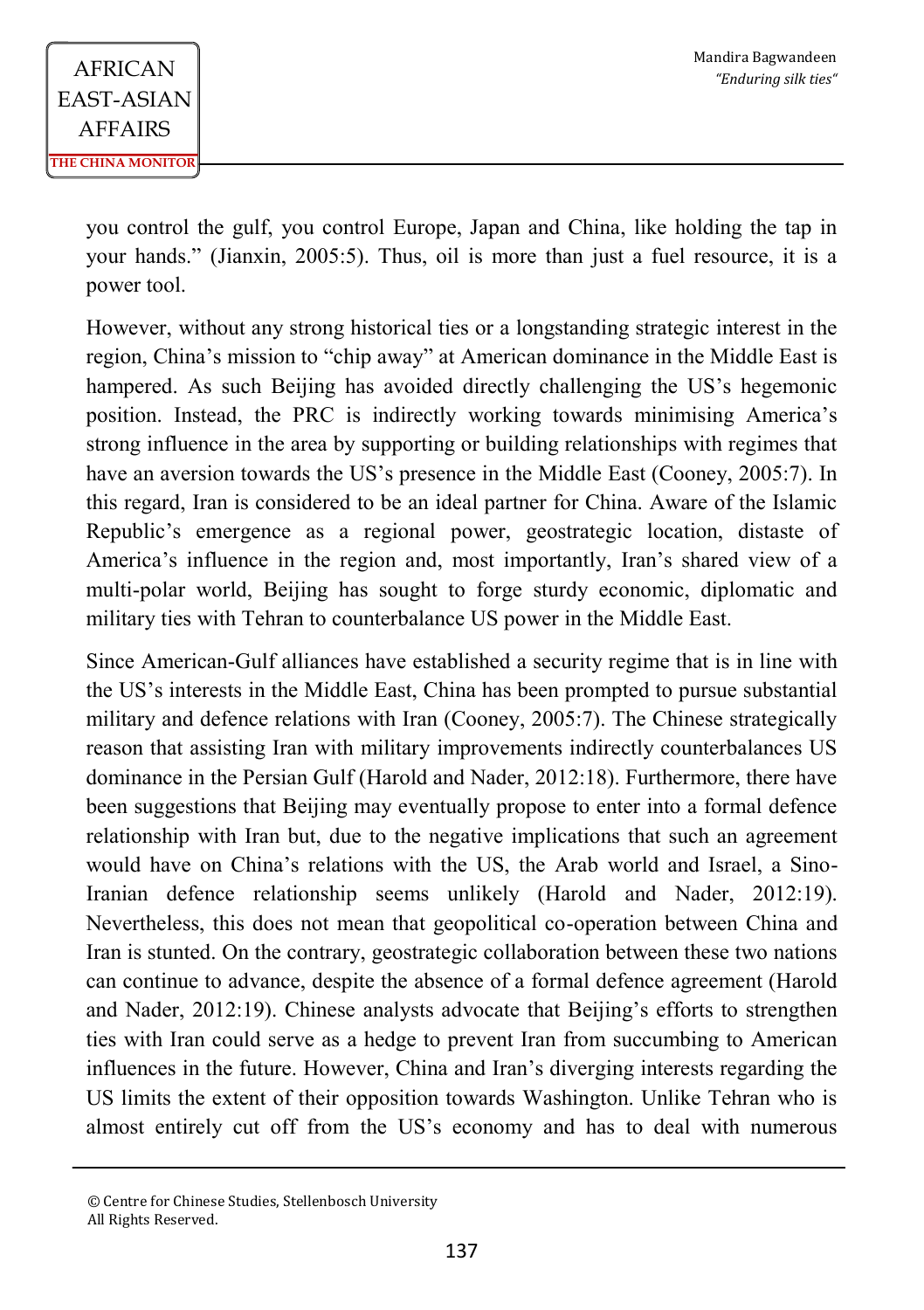$AFRICAN$   $\begin{array}{|c|c|} \n \hline \n \text{Issue 2} & \n \text{Iunie 2015} \n \end{array}$ EAST-ASIAN AFFAIRS **THE CHINA MONITOR**

American-led international sanctions, Beijing depends greatly on Washington for its economic growth and the protection of its oil shipments along East Asian sea routes. Thus, China's desire to counter America's dominance in the Middle East is limited by its dependence on favourable trade and investment relations with Washington (Harold and Nader, 2012:21).

In sum, in spite of the imposition of international sanctions against Iran, Sino-Iranian relations have grown considerably. This is particularly demonstrated by the increase in trade between the two countries, as well as their shared interest in expanding relations to encompass non-energy related co-operation and investment. Nevertheless, energy (particularly the export of large amounts of oil to China) remains the cornerstone of this relationship – it is a significant factor that rationalises Beijing's maintenance of ties with the internationally isolated Tehran. However, as a result of a risky Iranian business climate, Chinese NECs have been stalling the implementation of energy agreements with Iranian suppliers. This has led to increased doubts over China's commitment to Iran in the face of Western calls for Beijing to distance itself from a nuclear-aspirant Tehran. Aside from Iran's alluring hydrocarbon assets, the Chinese also acknowledge the significant role that Tehran can play in keeping a check on US influence in the Middle East. Aware of the country's geostrategic position and its regional power status, Beijing has been motivated to forge sturdy ties with Tehran in order to counterbalance US power in the Middle East. However, unlike Iran, Beijing's economic dependence on Washington limits it from significantly minimising the US's dominance in the Middle East. Although Sino-Iranian relations have grown and strengthened over the years, diplomatic pressure placed on China to contribute to isolating Tehran may have influenced the Chinese to reassess their economic-energy interests in Iran. Nevertheless, even though the Islamic Republic is regarded as just another market and energy source for China, Beijing cannot be easily swayed in its decision to engage with Iran as it has come to play a vital role in shaping Chinese interest in the Middle East.

<sup>©</sup> Centre for Chinese Studies, Stellenbosch University All Rights Reserved.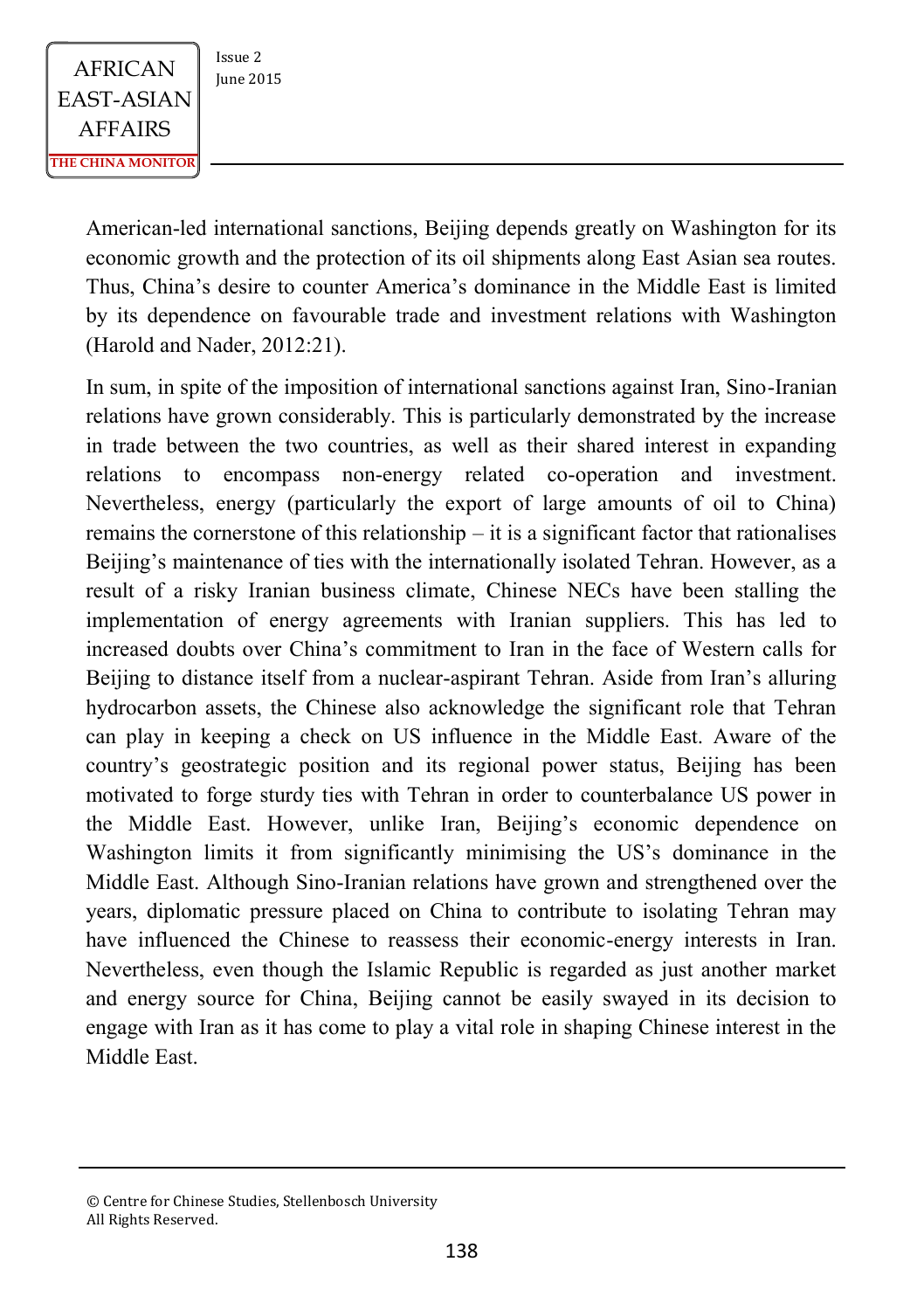### **Endnotes**

1. The shared Silk Road heritage links China, Iran and the post-Soviet states of Central Asia, and serves as a historical basis for present day co-operation. – Gentry, "The Dragon and The Magi: Burgeoning Sino-Iranian Relations in The  $21^{st}$  Century," p. 111.

## **Bibliography**

- Baker, M. 2010. Beyond Oil? Chinese National Interests and the Sino-Iranian Relationship. Unpublished Masters Thesis. Washington: Georgetown University. [Online]. Available: http://repository.library.georgetown.edu/ bitstream/handle/10822/553441/bakermelinda.pdf?sequence=1 [25 June 2012].
- BBC News, 2014. *China to Double Iranian Investment* [Online]. Available: http:// www.bbc.com/news/business-30075807 [30 May 2015].

Budike, C.U.J. 2010. Securing China's Oil Supply from the Persian Gulf: The Case of Iran and Saudi Arabia. Unpublished Masters Thesis. Amsterdam: University of Amsterdam. [Online]. Available: http://epa.iias.asia/files/ Jurgen%20Budike\_Securing%20China's%20Oil%20Supply%20From% 20the%20Persian%20Gulf.pdf [17 July 2012].

- Dickey, L. and Ighani, H. 2014. *Iran Looks East, China Pivots West* [Online]. Available: http://thediplomat.com/2014/08/iran-looks-east-china-pivots-west/ [30 May 2015]
- Calabrese, J. 2006. China and Iran: Mismatched Partners. *The Jamestown Foundation* [Online]. Available: http://www.jamestown.org/docs/Jamestown-ChinaIranMismatch.pdf [04 July 2012].
- Chubin, S. 2010. Iran and China: Political Partners or Strategic Allies, *China's Growing Role in the Middle East: Implications for the Region and Beyond*

<sup>©</sup> Centre for Chinese Studies, Stellenbosch University All Rights Reserved.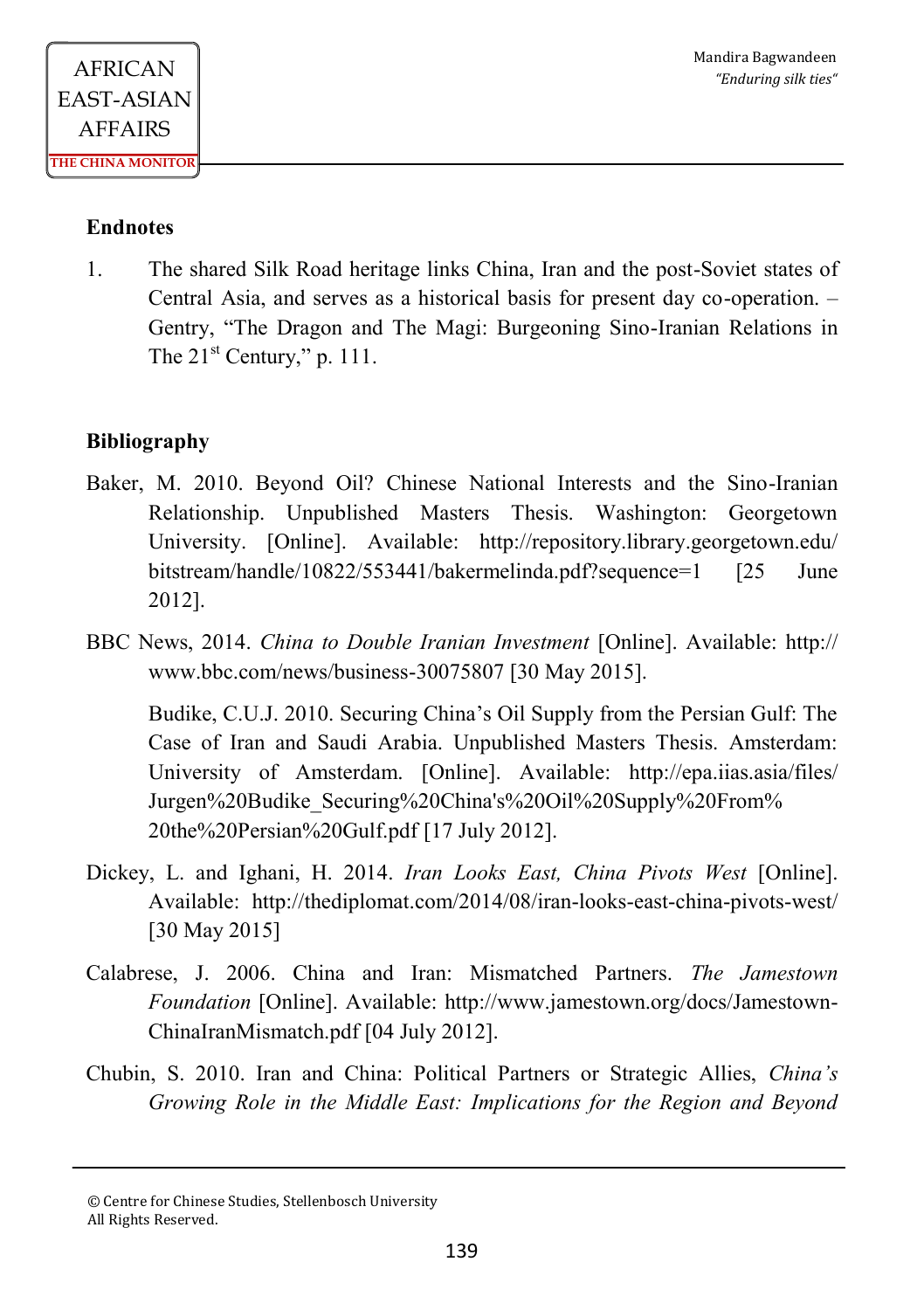**THE CHINA MONITOR**

[Online]. Available: http://cftni.org/full-monograph-chinas-growing-role-inme.pdf [05 February 2012].

- Cooney, J. 2005. *Chinese Oil Dependence: Opportunities and Challenges*, Pennsylvania: U.S. Army War College [Online]. Available: http:// www.dtic.mil/cgi-bin/GetTRDoc?AD=ADA432502 [08 June 2012].
- Coskun, B.B. 2009. Global Energy Geopolitics and Iran. *Uluslararası İlişkiler*, 5 (20): 179-201.

Davis, M. D., Lecky,J., Froscher,T., Chen,D., Kerevel, A., and Schlaikjer, S. 2012. China-Iran: A Limited Partnership. *U.S.-China Economic and Security Review Commission* [Online]. Available: http://missilethreat.wpengine.netdna -cdn.com/wp-content/uploads/2012/12/USCC\_China-Iran-Report-Nov-28.pdf [12 March 2013].

- Dorraj, M. and Currier, C. L. 2008. Lubricated with Oil: Iran-China Relations in a Changing World. *Middle East Policy*, 15(2): 66-80.
- Douglas, J., Nelson, M., Schwartz, K. 2006. *Fuelling the Dragon's Flame: How China's Energy Demand Affects its Relationships in the Middle Eas* [Online]. Available: 2012http://origin.www.uscc.gov/sites/default/files/Research/ fueling%20the%20dragons%20flame.pdf [16 July 2012].
- Farrar-Wellman, A. and Frasco, R. *China-Iran Foreign Relations* [Online]. Available: http://www.irantracker.org/foreign-relations/china-iran-foreignrelations [06 December 2012].
- Fite, B. 2012. *U.S. and Iranian Strategic Competition: The Impact of China and Russia.* [Online]. Available: http://csis.org/files/publication/ REPORT Iran Chapter X China and Russia Final Revision2212.pdf  $[15]$ June 2012].
- Garver, J., Leverett, F., Hillary, M.L. 2010. Moving (Slightly) Closer to Iran: China's Shifting Calculus for Managing its "Persian Gulf Dilemma."*Asia Pacific Policy Papers Series* [Online]. Available: http://

<sup>©</sup> Centre for Chinese Studies, Stellenbosch University All Rights Reserved.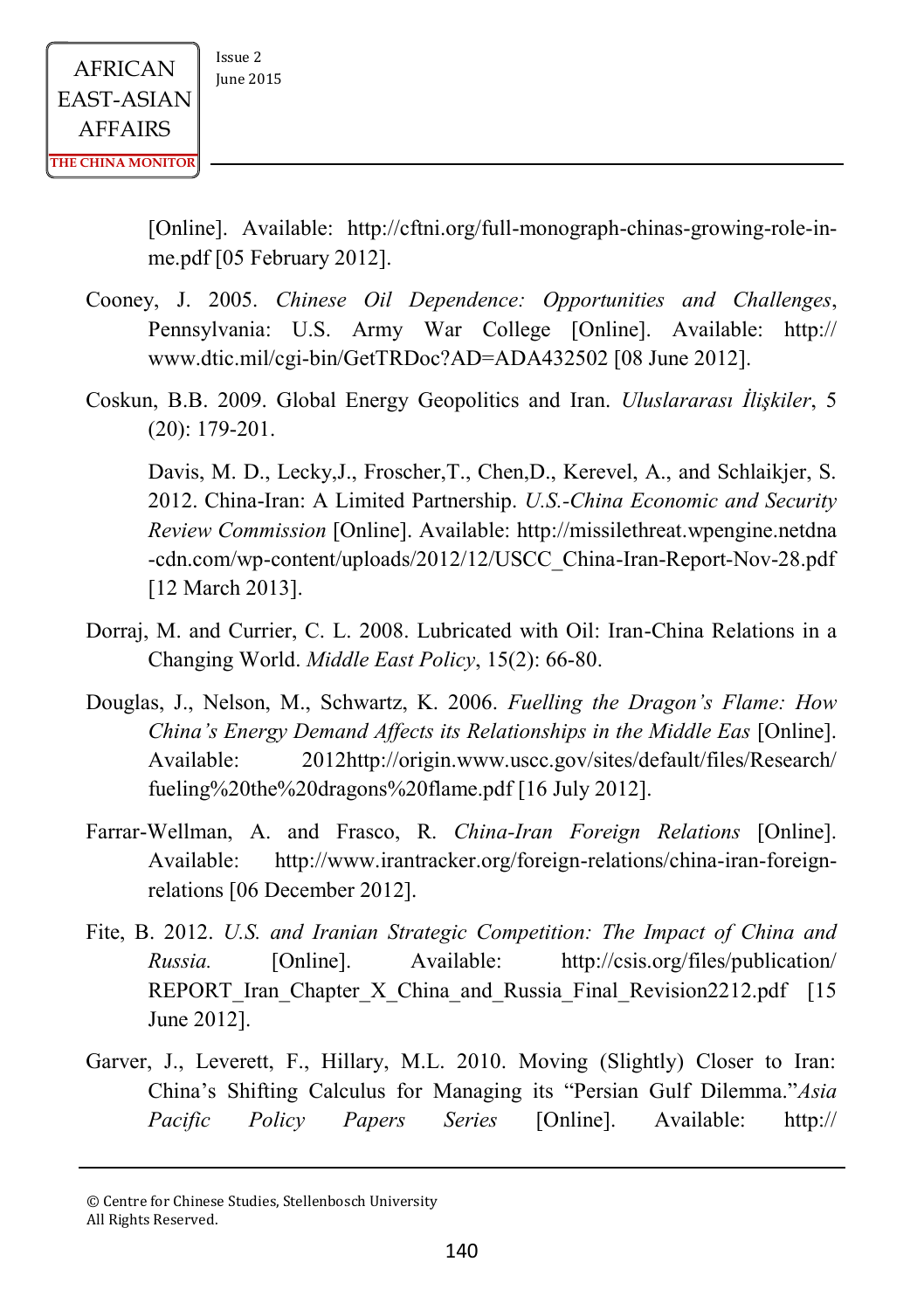www.reischauercenter.org/en/wp-content/uploads/2012/05/ moving slightly closer.pdf [24 June 2012].

- Gentry, J. B. 2005. The Dragon and The Magi: Burgeoning Sino-Iranian Relations in The 21<sup>st</sup> Century. *The China and Eurasia Forum Quarterly*, (3)3: 111-125.
- Harold, S. and Nader, A. 2012 *China and Iran: Economic, Political and Military Relations*. [Online]. Available: http://www.rand.org/content/dam/rand/pubs/ occasional\_papers/2012/RAND\_OP351.pdf [15 June 2012].
- Hongtu, Z. 2010. China's Energy Interest and Security in the Middle East, *China's Growing Role in the Middle East: Implications for the Region and Beyond*  [Online]. Available: http://cftni.org/full-monograph-chinas-growing-role-inme.pdf [05 February 2013].
- Jianxin, Z. 2005. Oil Security Reshapes China's Foreign Policy. *Centre on China's Transnational Relations: The Hong Kong University of Science and Technology*, 9: 1-12.
- Jun, L., and Lei., W. 2010. Key Issues in China-Iran Relations. *Journal of Middle Eastern and Islamic Studies (in Asia)*, 4(1):40-57.
- Kredo,A. 2014. *China Becomes Iran's Largest Trade Partner* [Online]. Available: http://freebeacon.com/national-security/china-becomes-irans-largest-tradepartner/ [30 May 2015].
- Lai, H.H. 2007. China's Oil Diplomacy: is it a global security threat? *Third World Quarterly*, 28 (3):519-537.
- Lee, H., and Shalmon, D. 2007. Searching for Oil: China's Oil Initiatives in the Middle East, *Belfer Centre for Science and International Affairs.* [Online]. Available: http://belfercenter.ksg.harvard.edu/files/china%20oil%20h% 20lee%202007.pdf [16 July 2012].
- Mackenzie, P. 2010. A Closer Look at China-Iran Relations, *CNA Roundtable Discussion: China's Relations with Iran* . [Online]. Available: http://

<sup>©</sup> Centre for Chinese Studies, Stellenbosch University All Rights Reserved.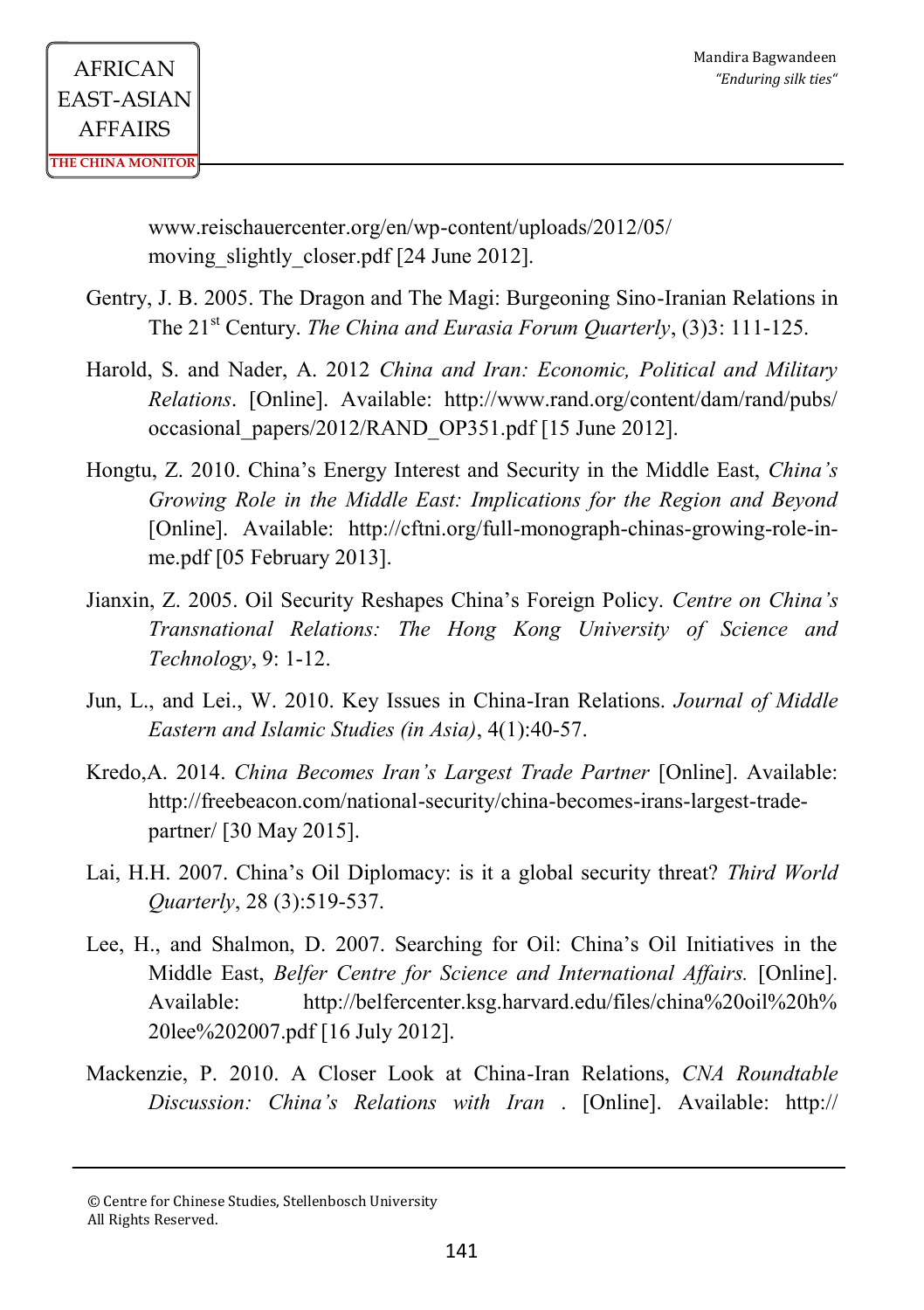www.cna.org/sites/default/files/research/d0023622%20a%20closer% 20look%20at%20china-iran%20relations.pdf [05 March 2012].

- Molavi, A. 2010. The New Silk Road, "Chindia," and The Geo-Economic Ties that Bind the Middle East and Asia, in Wakefield, B. and Levenstein, S. L., (eds.). *China and the Persian Gulf*. Washington: Woodrow Wilson International Centre for Scholars. 45-54.
- Morris, A. 2012. From Silk to Sanctions and Back Again: Contemporary Sino-Iranian Economic Relations. *Al Nakhlah: Online Journal on Southwest Asian and Islamic Civilization* . Medford: Tufts University. 1-8.
- Salvin, B. 2011. Iran turns to China, Barter to Survive Sanctions, *Atlantic Council: Iran Task Force* [Online]. Available: http://www.acus.org/files/ publication\_pdfs/403/111011\_ACUS\_IranChina.PDF [15 June 2012].
- Swaine, M.D. 2010. Beijing's Tightrope Walk on Iran. *China Leadership Monitor*,  $33 \cdot 1 - 19$
- Vakil, S. 2006. Iran: Balancing East against West. *The Washington Quarterly,* 29(4): 51-65.

<sup>©</sup> Centre for Chinese Studies, Stellenbosch University All Rights Reserved.